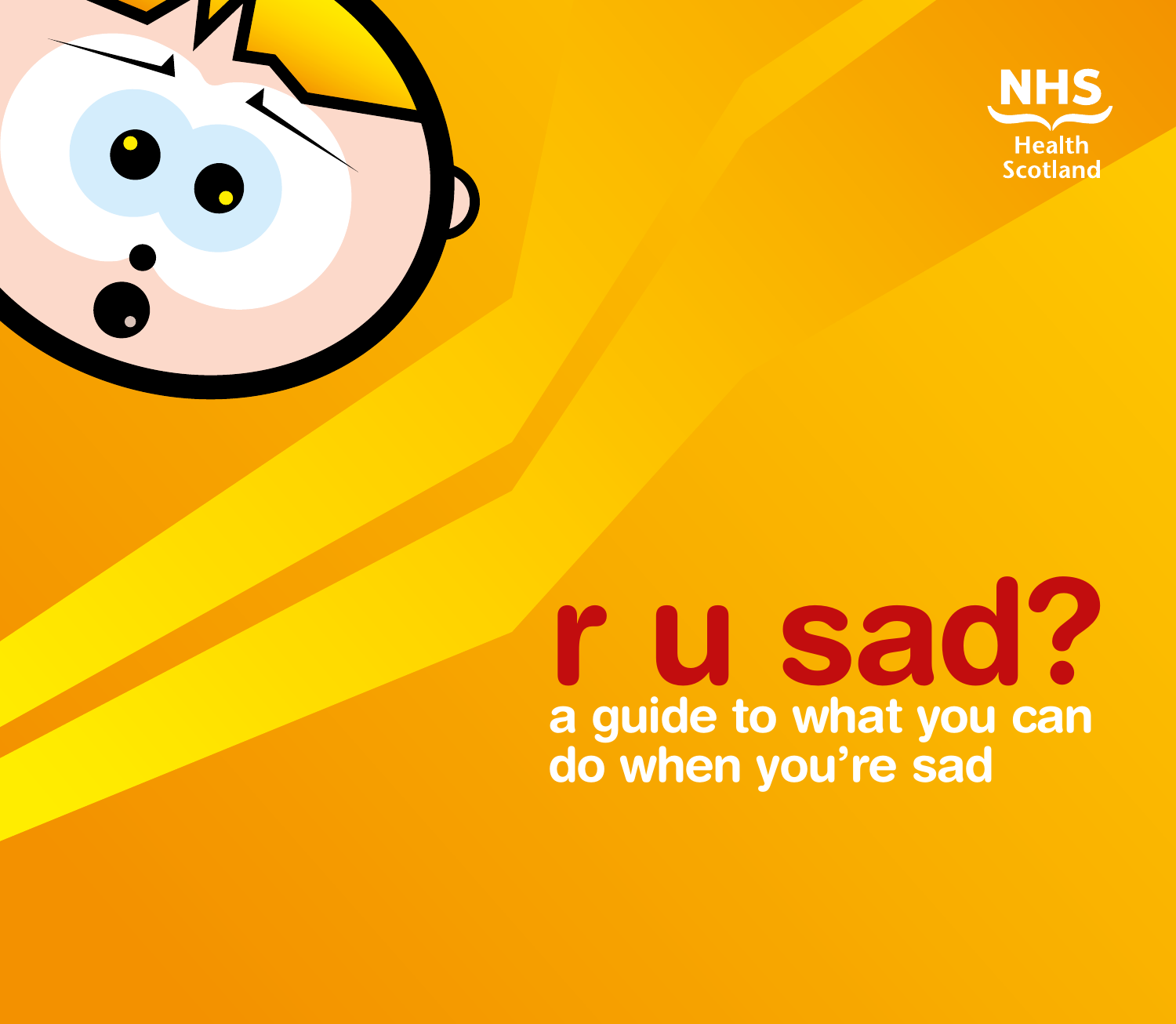# **We're all sad sometimes – it's a normal part of life. If we never felt down, we'd never know what happy was, right?**

**But why do we get sad?**

**What can we do about it?**

**How can we help a friend who's sad?**

**What happens if it goes on too long?**



**This leaflet is here to try to answer these questions. At the back, you'll find details of other places where you can get help and more information if you feel you need it.**



#### **You might also find these other leaflets helpful too:**

- <sup>l</sup> **r u worried? coping with worry**
- **o** r u friends? making, keeping and helping friends
- **o** family break-ups coping when parents split up
- **e** when someone dies coping when someone dear **to you is gone**

**Ask a teacher about them or look in the school library.**

**Aha! You say you never get sad? Pull the other one!**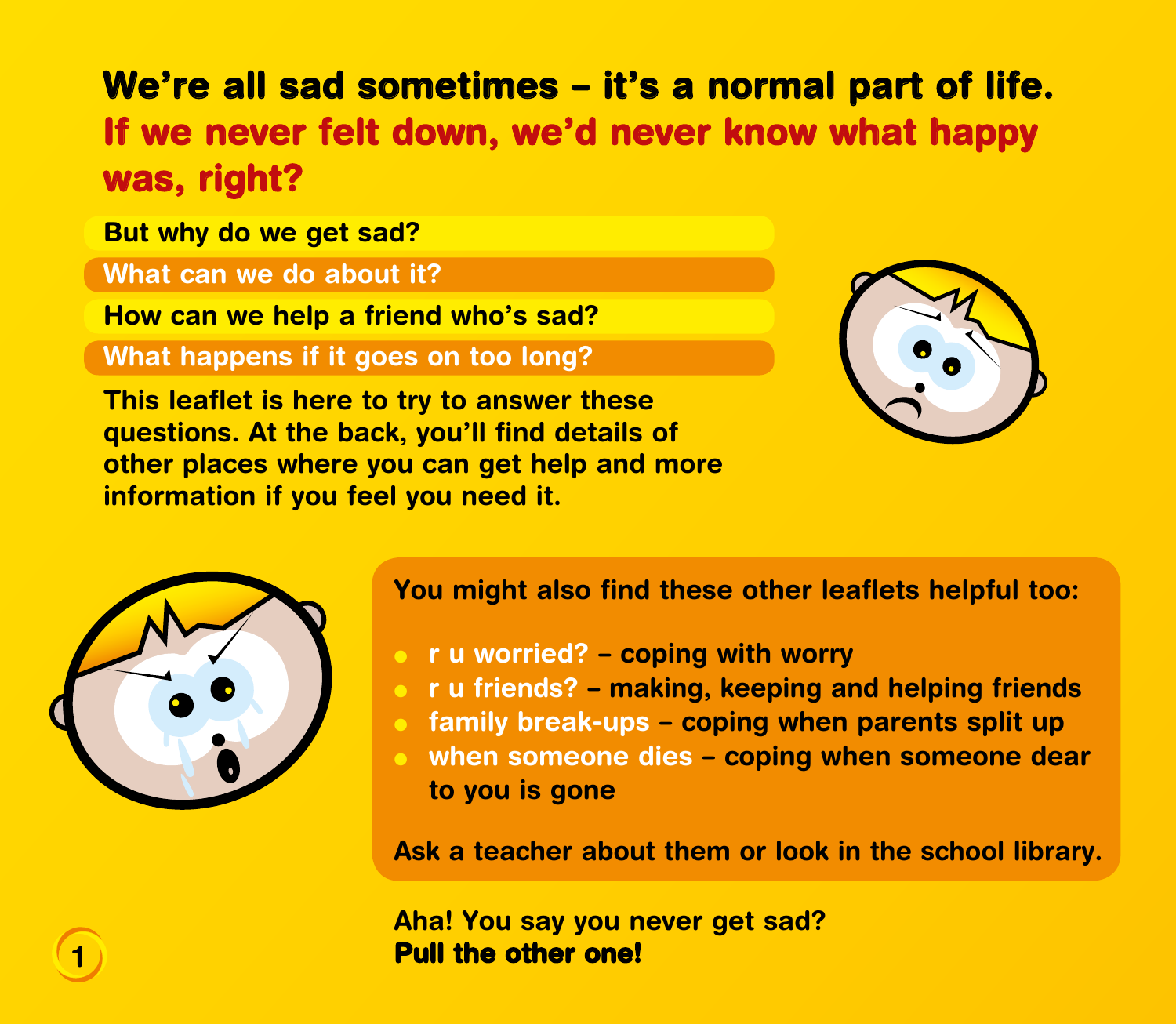# **Why the long face . . . ?**

**Everyone's different.** 

**What makes one person sad might not be such a big deal to someone else.**

**Loads of things can put us on a downer.** 



#### **Ever had to deal with one of these?**

- **o** bust-ups with mates
- *<u>loneliness</u>*
- **.** bullying
- **hard times with schoolwork**
- **o** parents breaking up
- **o** being ill
- **a friend or family member being ill**
- **.** someone dying
- **e** moving house
- **e** moving school
- **e** getting a new stepfamily

**Big changes in our lives and anything that upsets us can make us feel sad.**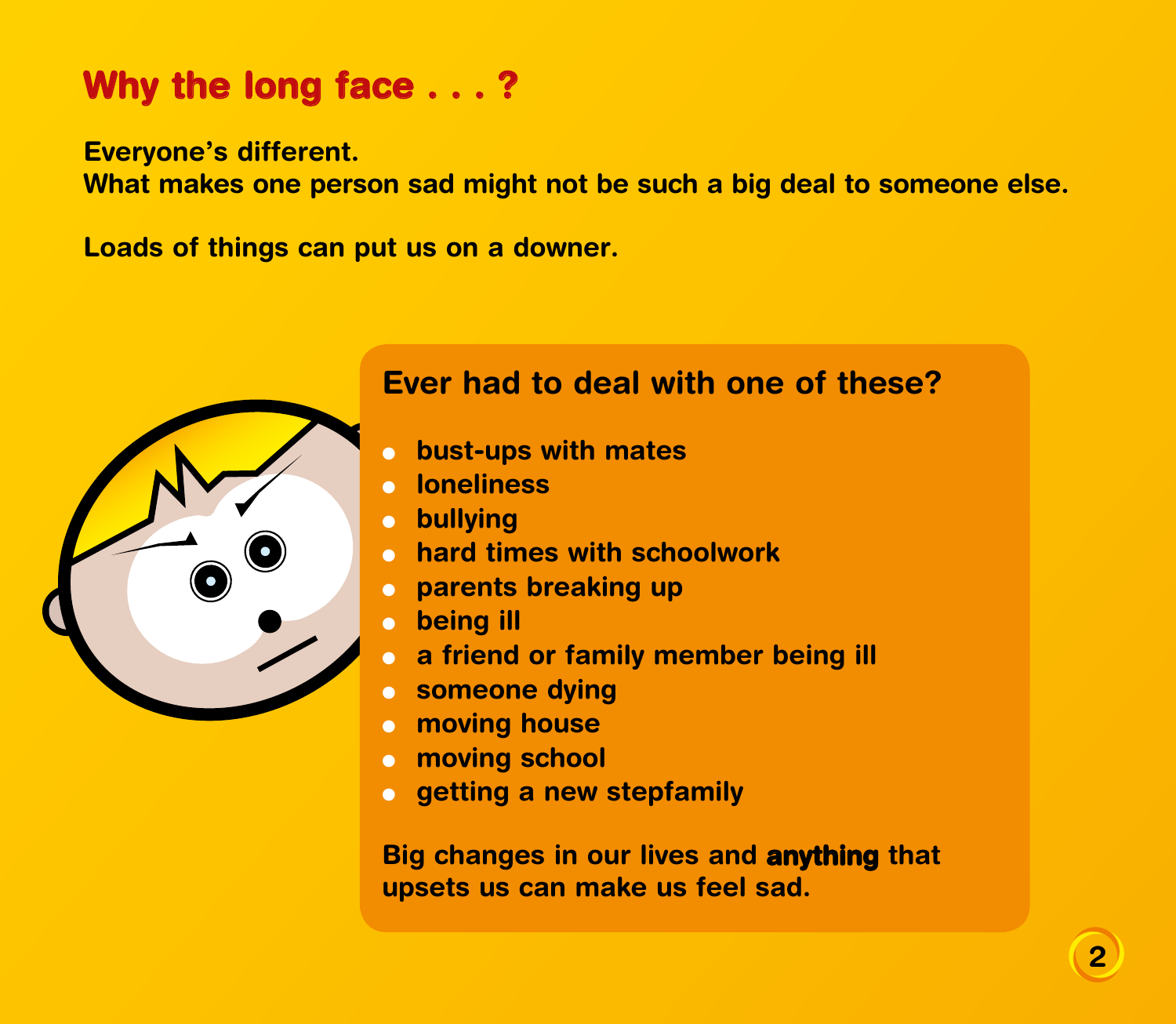# **What does it feel like?**

### **Sadness affects people in different ways:**

- <sup>l</sup> **bad dreams**
- **c** trouble sleeping
- **o** not being hungry
- **being more hungry**
- **c** crying a lot
- **c** short temper
- **o** not wanting to see mates
- **getting into trouble more often**
- **not being able to concentrate**
- **d low energy**



**Any of that stuff will make your life harder to deal with. The result is that sadness can become a vicious circle and make us more and more sad as time goes on.** 

**What can I do about it? First, look at the next page.**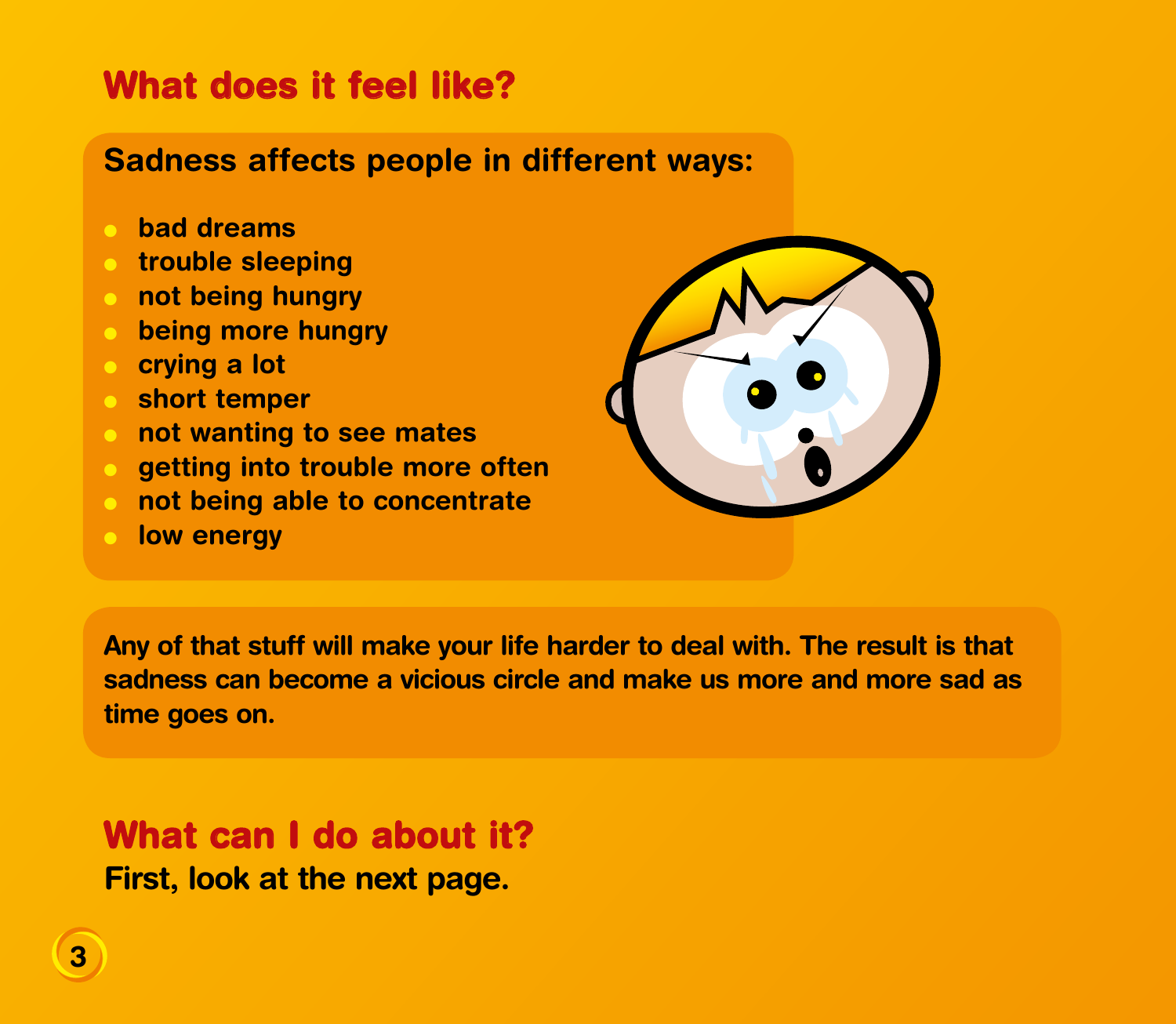# **Four steps to feeling happier**

#### **Action stations.**

**There's no point in just soldiering on – we need to do something to get ourselves out of the rut. Often, we need to take a number of steps before we get back to normal.**

#### **Don't worry – it's not rocket science.**

**Nothing a genius like you can't handle.**



#### **Step 1: Enjoy yourself**

**Go do something nice. Go on! Read a comic, get dressed up, have a kickabout – whatever rings your bell. The main trick is to get your mind onto something else for a while.**



#### **Step 2: Chill**

**Being sad causes us stress. So, we need to chill out. How? Take a bath, take a walk, listen to some tunes, watch the clouds. Maybe you can do yoga or meditate? Try different things until you find what relaxes you best.**

**Help! You can call or email Childline any time with any problem: Freephone 0800 1111 or visit www.childline.org.uk**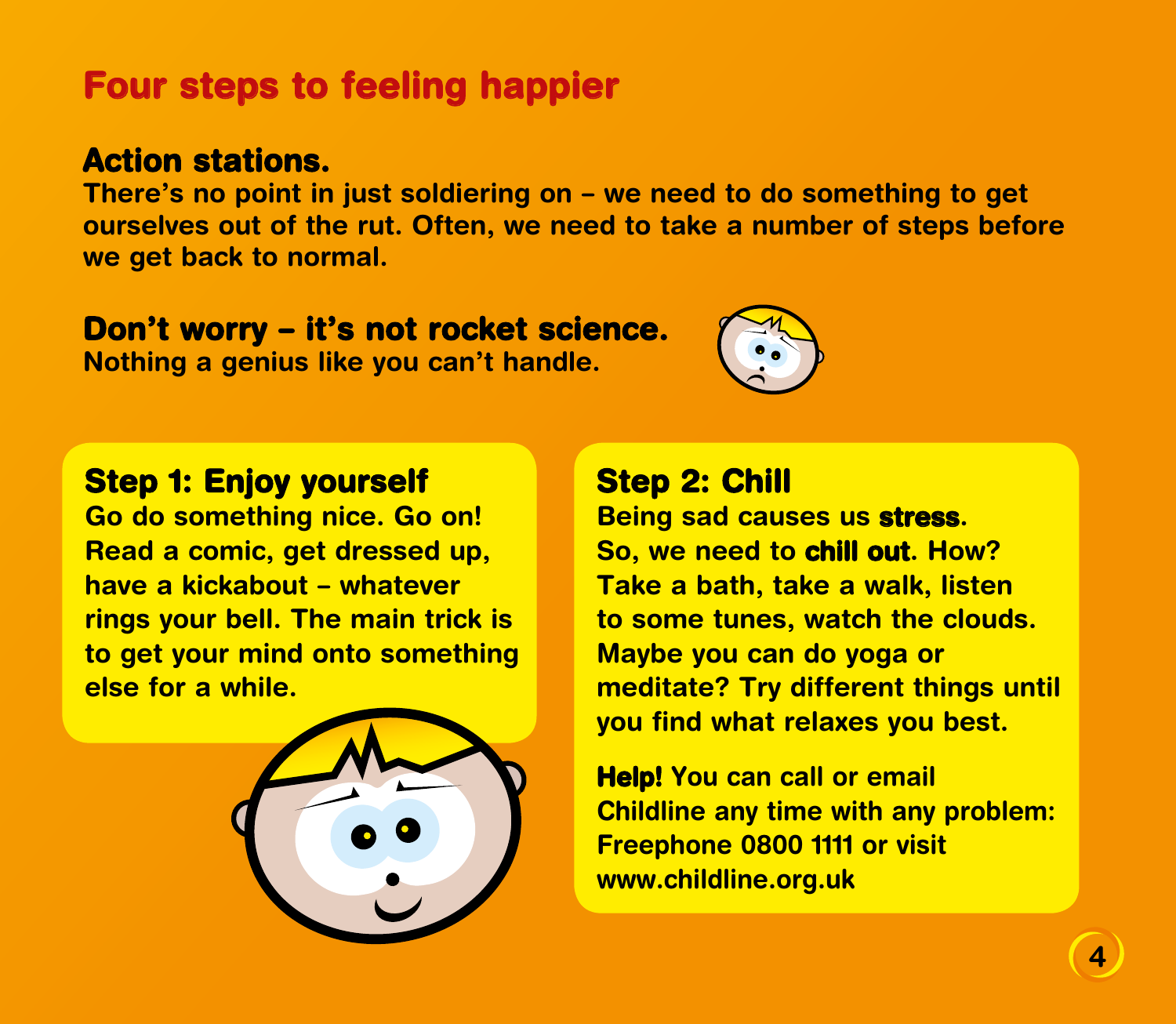### **Step 3: Think positive**

**Sadness makes us dwell on the bad side of life.**

- **c** Think about all the good **things in your life instead. You might be a good mate or a quick reader.**
- **Think about good times you've had in the past.**

**Reminding ourselves of the good things can make the world seem a brighter place.**





### **Step 4: Sort it out**

**Now that you're in a better frame of mind, try to pinpoint what's bugging you.**

- <sup>l</sup> **This could take a while (it's often not what we think of first).**
- **e** Some things we just have **to put up with – compensate by chilling lots and enjoying yourself.**
- **e** Other problems can be sorted **out if we talk to the right person (like a teacher if it's something at school).**

**Tip: Even just talking can help get things straight in our heads. Talk to a friend or adult you trust or write it out on paper.**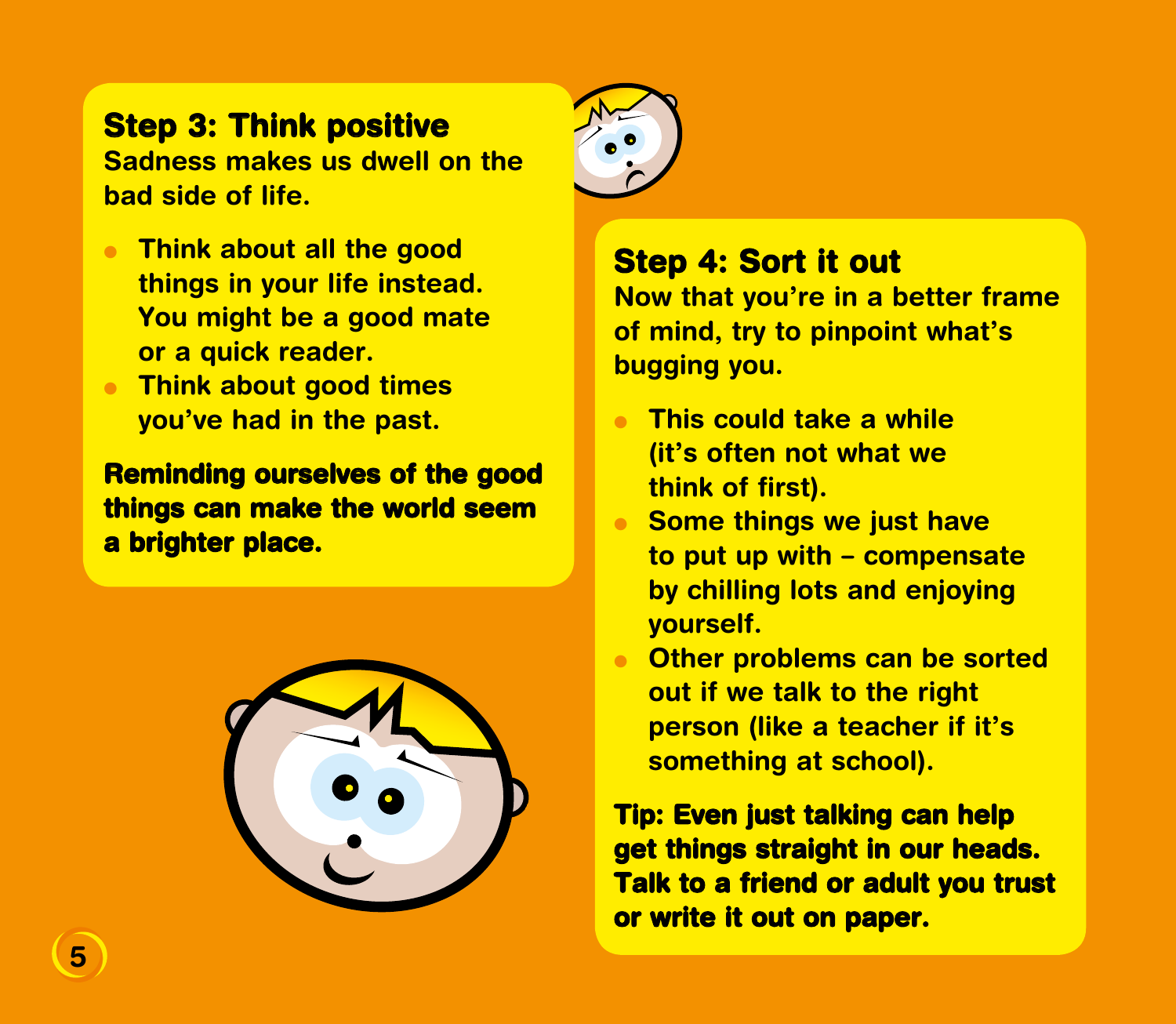# **How can I help a friend who's sad?**

#### **Be there**

**Don't think that they want to be left alone. They'll soon tell you if you're bugging them.**

#### **Be patient**

**They might not act like they normally do. Cut them some slack.**

#### **Listen**

**Being there to listen can be the best help ever.**

- **Example 1 Let them know they can talk to you.**
- **You might have ideas that could help.**
- **I** Just being understanding is the biggest help.
- **Don't blab their secrets (unless they're in danger in which case tell an adult).**

### **Give them this leaflet**

**If you've found this leaflet useful, they might too.**

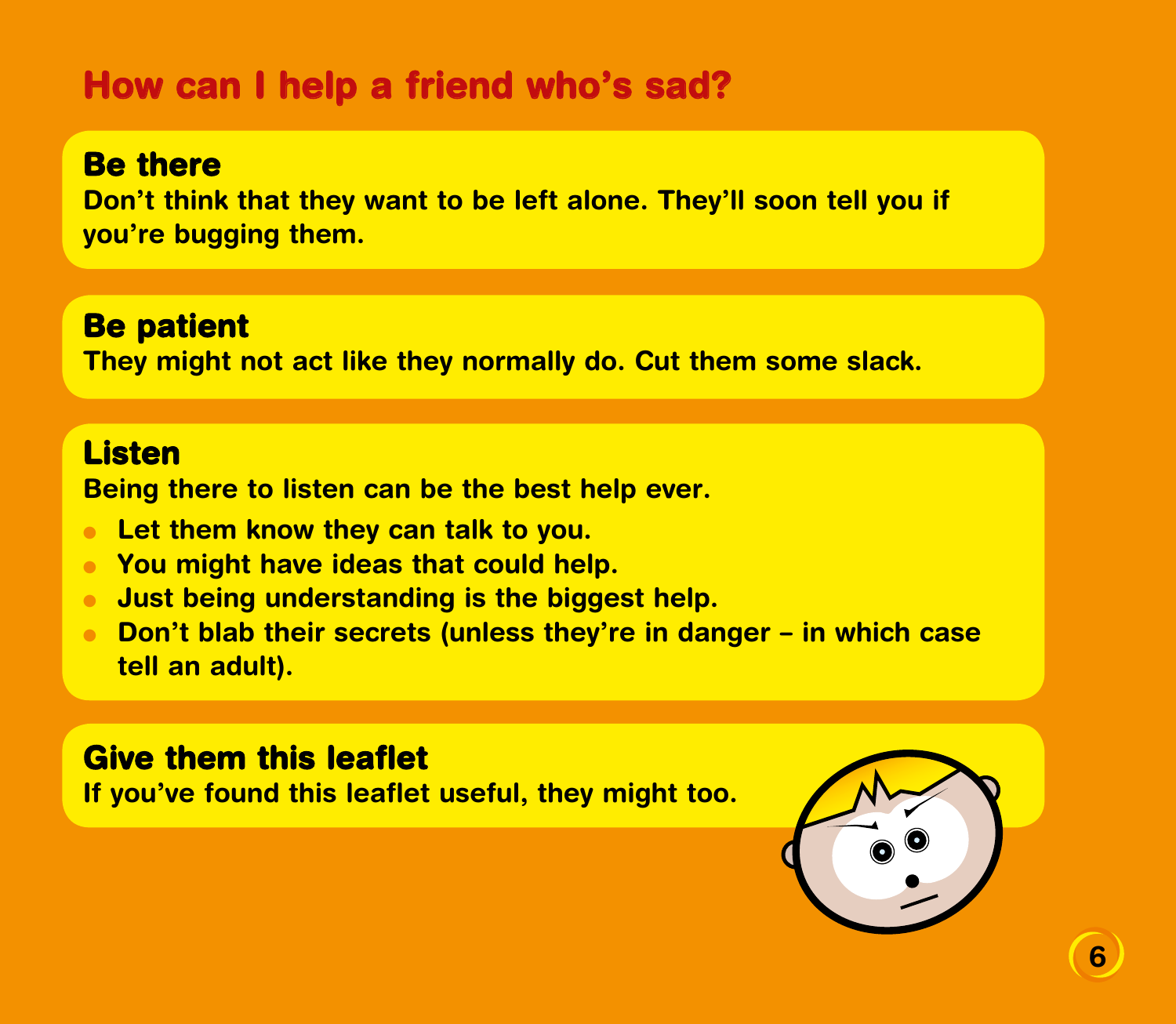# **How else can I help?**

**You could help them get help if they need to. Asking for help can be hard if you're not feeling right.** 

### **So,**

- **o** offer to go with them to a teacher or other trusted adult
- **o** help them write an email to Childline www.childline.org.uk
- **call one of the other contacts at the back of this leaflet for them (but only if they agree to it).**



# **What if I'm still worried about them?**

**Sometimes a friend will be very sad. If you're not sure what to do, tell an adult you trust. You can be a great help to adults while they decide what to do – you probably know more about how your friend is feeling than they do.**

**Don't take it all on yourself – sometimes it takes more specialised people to help.**

**Helping others can be hard work – make sure you chill out afterwards.**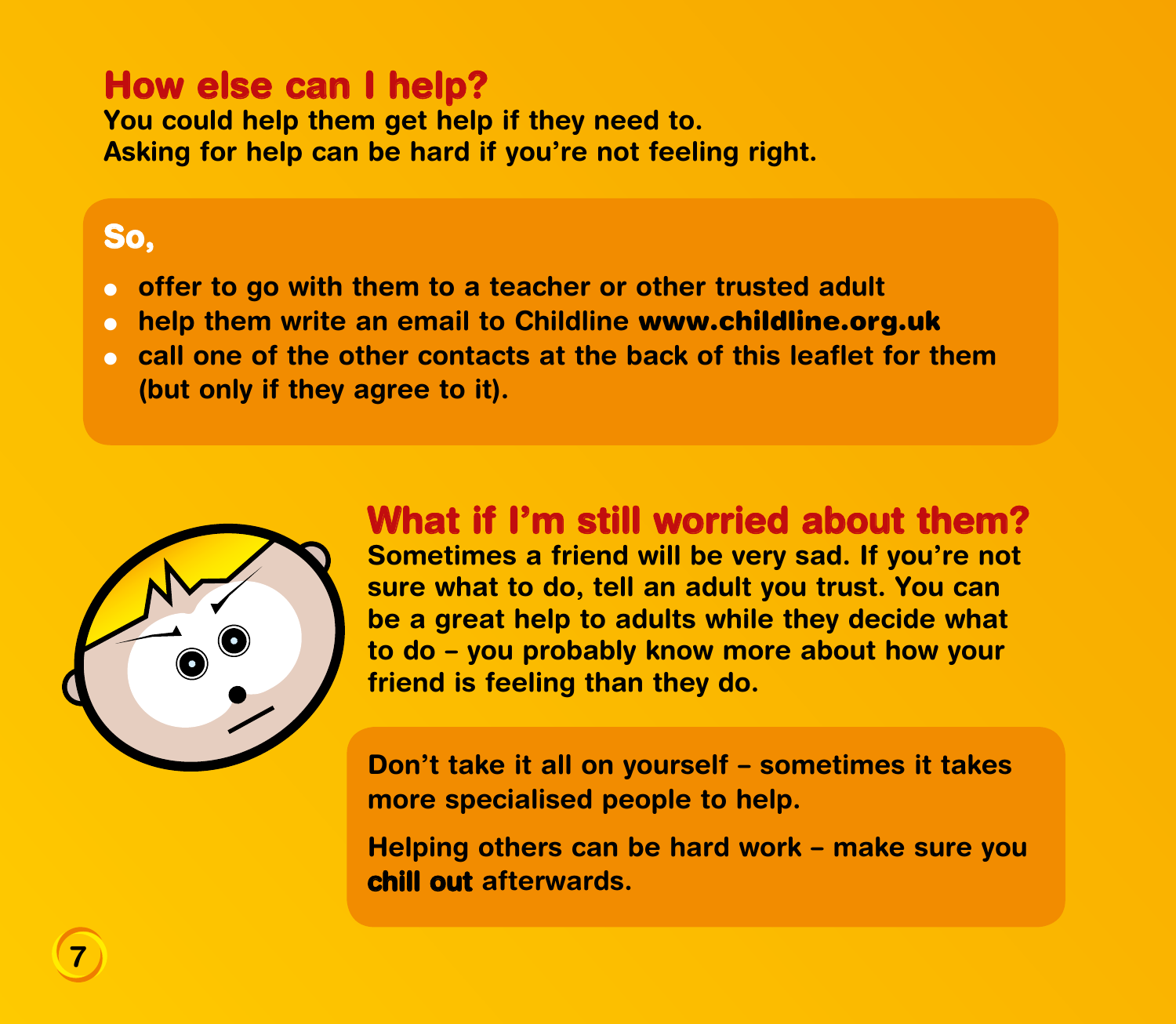# **Feeling sad for a long time . . .**

**Feeling sad for a long time is called depression.** 

### **What does depression feel like?**

**It feels like things will never get better. It's important that a depressed person gets help.**

# **Who can help?**

- **o** school nurse/doctor go direct or ask a teacher how to see them
- **<u>c</u>** special staff through the family doctor, parents (or guardians) can **make arrangements to see someone trained to support young people who are depressed**

### **When is the best time to get help?**

**The sooner a depressed person gets help, the sooner they'll start to feel better.** 

### **What about my friend?**

**If you think a friend is depressed, tell a trusted adult.**



#### **Moving forward . . .**

- **e** everyone has ups and downs
- **learning to cope with difficult feelings makes you stronger**
- **o** the reasons for sadness change but good ways to cope **are always useful**
- **o** nothing lasts forever even sadness.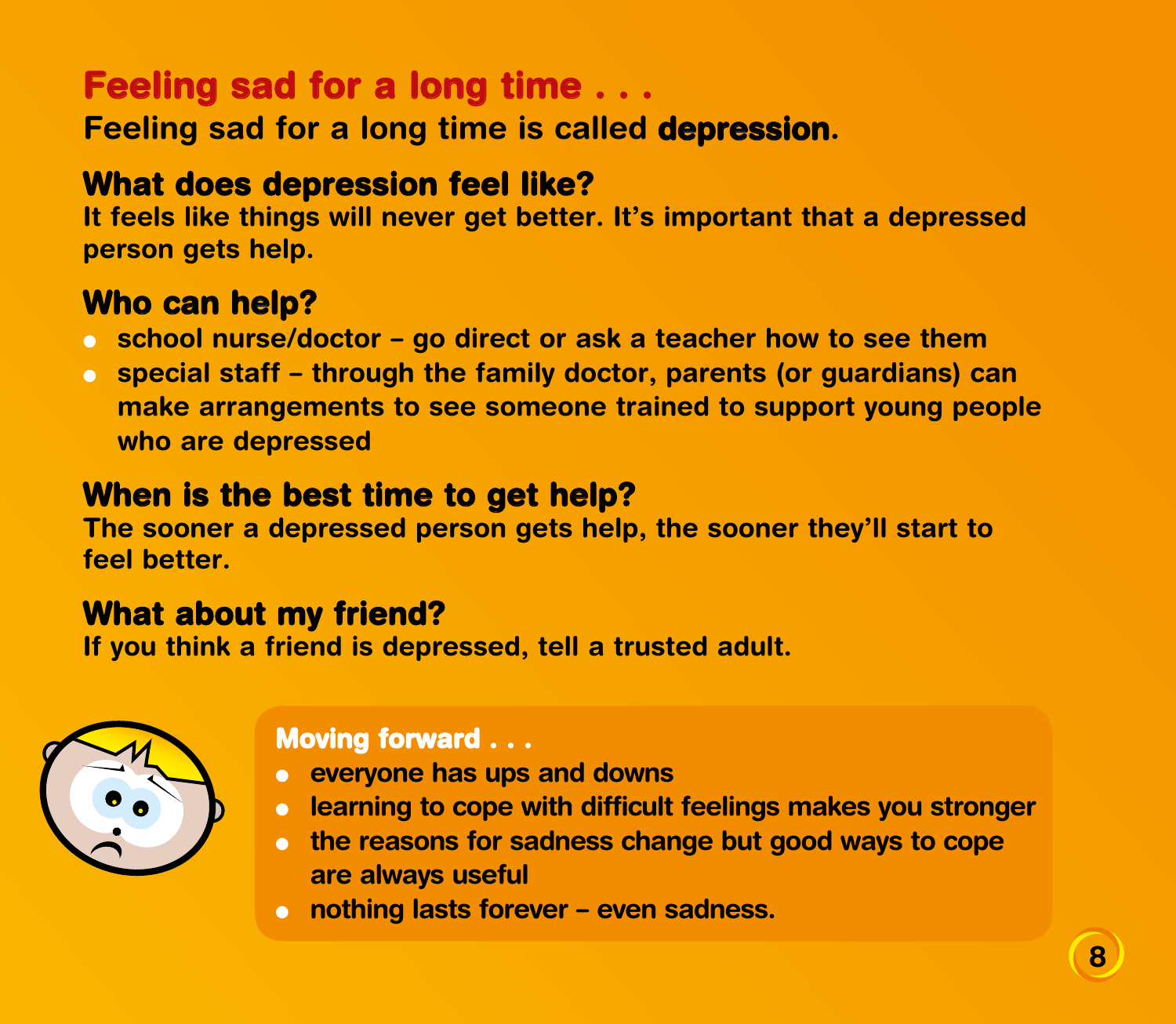# **Help!**

# **Emergencies Call the police on 999 or textphone 18000.**



**Ask for a 'child protection police officer' if you're worried about abuse.**

#### **Childline**

**Freephone 0800 1111 – any time – call for advice, information and support on any worry or visit www.childline.org.uk for message boards, email and online chat.**

#### **Carers Trust**

**Support for people caring for a relative who is unwell or in need of care. https://babble.carers.org/**

#### **Cruse Bereavement Care Scotland**

**Call 0845 600 2227 – support and advice for anyone coping with the loss of a friend or relative. Call for details of a group near you. www.crusescotland.org.uk**

#### **Parenting Across Scotland**

**Supporting children, parents and families in Scotland. Information, support and advice for parents. [www.parentingacrossscotland.org](http://www.parentingacrossscotland.org)**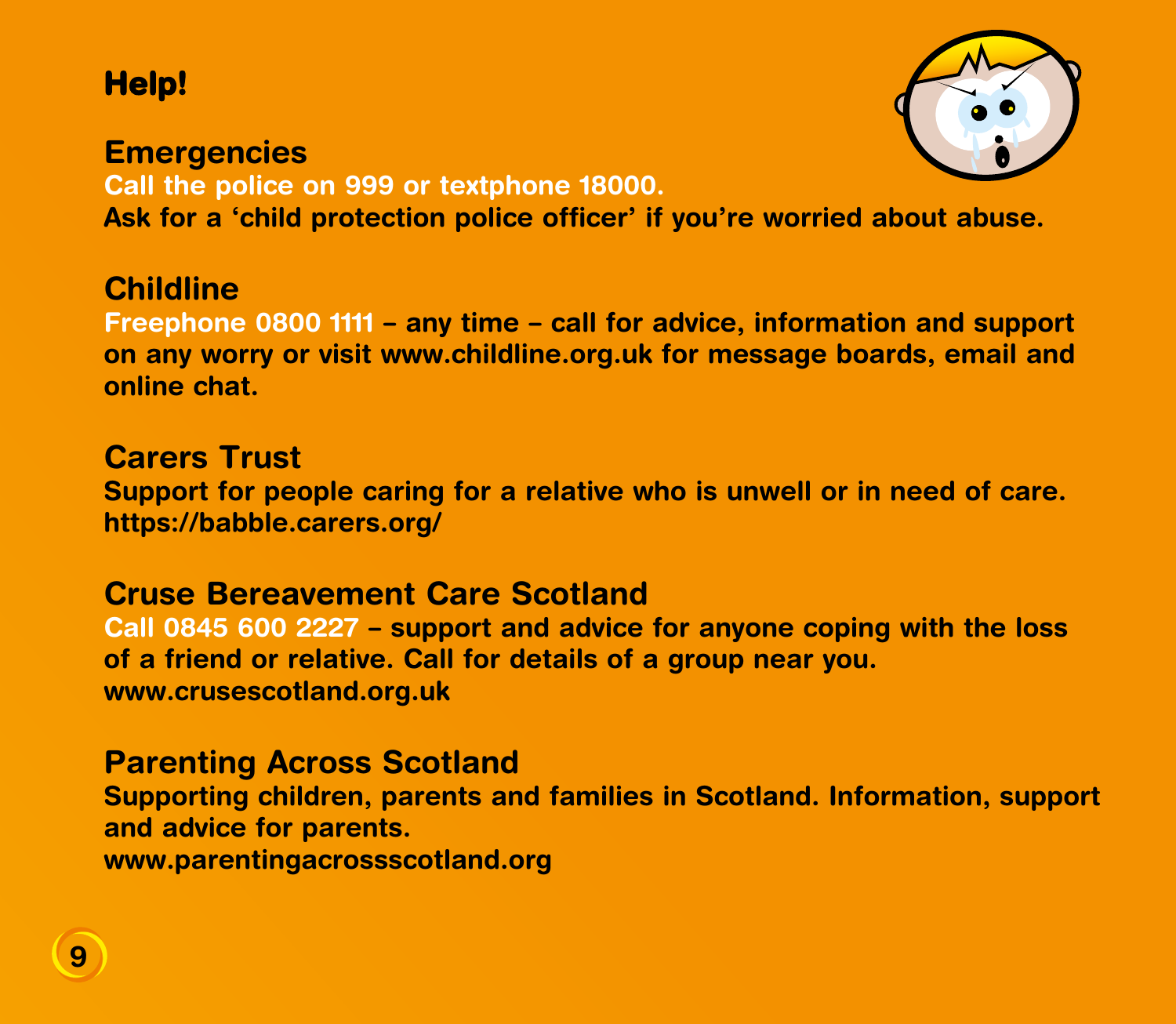# **Help!**

#### **Who Cares? Scotland**



**0141 226 4441 Advice, information, advocacy and local support for young people living in care or who have been in care. [hello@whocaresscotland.org](mailto:hello%40whocaresscotland.org?subject=) [www.whocaresscotland.org](http://www.whocaresscotland.org)**

| www.respectme.org.uk | for information and advice if you are being<br>bullied, and how to stop it                      |
|----------------------|-------------------------------------------------------------------------------------------------|
| www.bullying.co.uk   | information and advice on bullying                                                              |
| www.hopeagain.org.uk | information and advice if someone close<br>to you has died, message boards and<br>email support |

**Surf safe! Never give out your real name, telephone number or address online – visit [www.thinkuknow.co.uk](http://www.thinkuknow.co.uk) for information on using the internet safely**

**NHS Health Scotland cannot guarantee the quality of information on websites run by other organisations.**